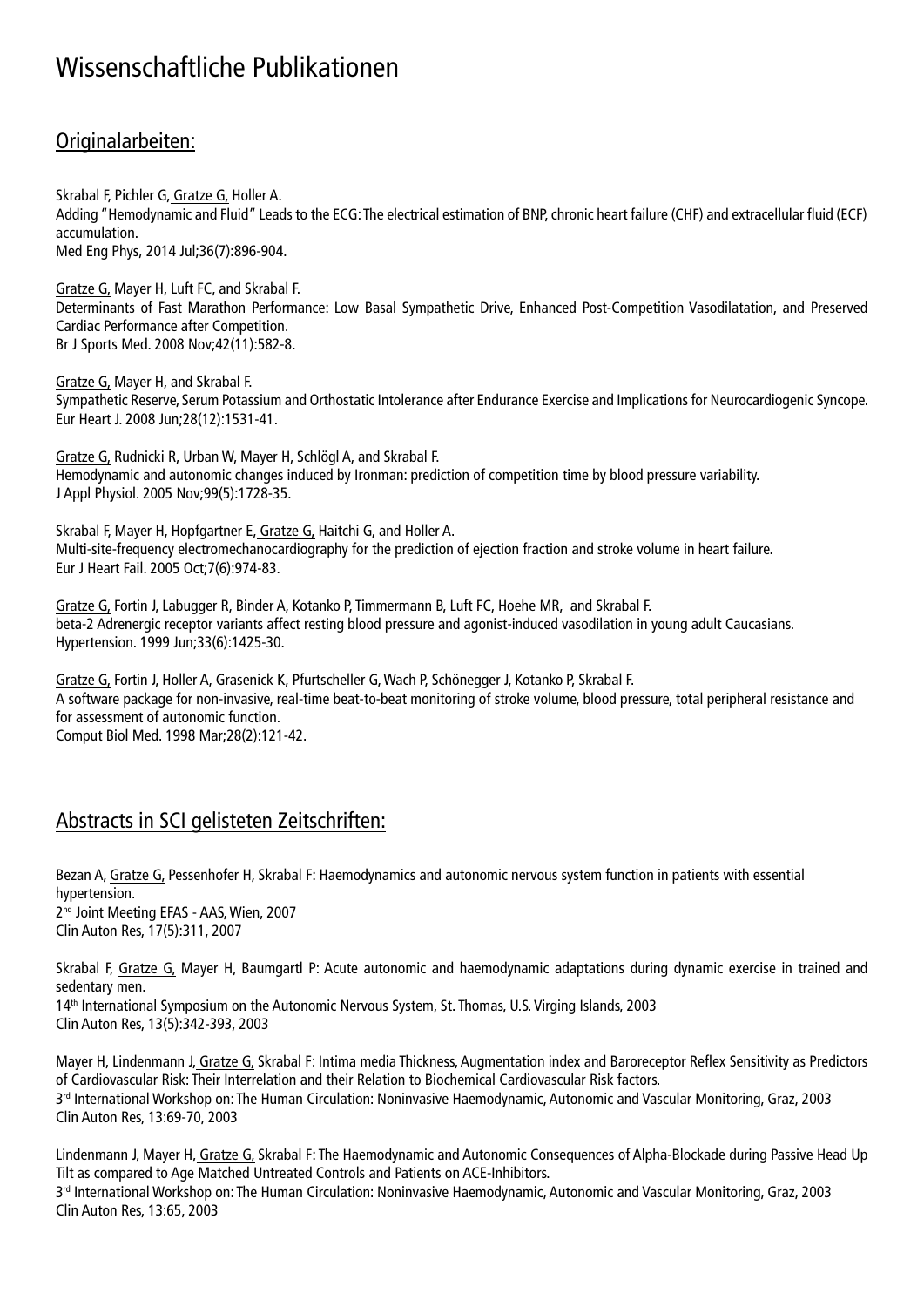Gratze G, Mayer H, Lindenmann J, Mächler P, Skrabal F: Acute Haemodynamic and Autonomic Changes induced by Dynamic Exercise. 3rd International Workshop on: The Human Circulation: Noninvasive Haemodynamic, Autonomic and Vascular Monitoring, Graz, 2003 Clin Auton Res, 13:63, 2003

Fortin J, Habenbacher W, Gruellenberger R, Alkan I, Hacker A, Pfister P, Gratze G, Wach P, Skrabal F: Continuous Blood Pressure, Beat-to-beat Stroke Volume, and RR-Interval Measurement with the Task Force Monitor. Tenth European Meeting on Hypertension, Göteborg, 2000 Journal of Hypertension, 18S(2):61-62, 2000

Fortin J, Gratze G, Habenbacher W, Gruellenberger R, Wagner Ch, Hacker A, Wach P, Skrabal F: Evaluation of the Task Force Monitor for the Real Time Beat-to-beat Monitoring of Blood Pressure, Stroke Volume, Autonomic Control and Baroreceptor Reflex Activity. Ninth European Meeting on Hypertension, Milano, 1999 Journal of Hypertension, 17(S3):31, 1999

Gratze G, Fortin J, Labugger R, Binder A, Schöner Th, Kotanko P, Busjahn A, Höhe M, Luft FC, Skrabal F: Reduced ®<sub>2</sub>-mediated Whole Body Vasodialation in Subjects with the Gly16-Allele of the  $\frac{1}{2}$ -Adrenoceptor Gene. Official Satellite Symposium on Clinical Genetics to the 17<sup>th</sup> Scientific Meeting of the International Society of Hypertension, Maastricht, 1998 Journal of Hypertension, 16(S2):422, 1998

Gratze G, Fortin J, Labugger R, Binder A, Schöner Th, Kotanko P, Busjahn A, Höhe M, Luft FC, Skrabal F: Reduced ®<sub>2</sub>-mediated Whole Body Vasodialation in Subjects with the Gly16-Allele of the  $\frac{1}{2}$ -Adrenoceptor Gene. 17<sup>th</sup> Scientific Meeting of the International Society of Hypertension, Amsterdam, 1998 Journal of Hypertension, 16(S2):422, 1998

Fortin J, Gratze G, Wach P, Skrabal F: Automated non-invasive assessment of cardiovascular function, spectra analysis and baroreceptor sensitivity for the diagnosis of syncope´s. World Congress on Medical Physics and Biomedical Engineering, Nice, 1997 Medical & Biological Engineering & Computing, 35(S1):466, 1997

Holler A, Gratze G, Fortin J, Kotanko P, Skrabal F: Non-invasive hemodynamic monitoring and assessment of idastolic function and IDDM patients with nephropathy. EASD, Wien, 1996 Diabetologia, 39(S1):1126-1126, 1996

Skrabal F, Kotanko P, Gratze G, Gruber R: High incidence of secondary osteoporosis in both sexes. World Congress on Osteoporosis, Amsterdam, 1996 Osteoporosis International, 6(S1):297, 1996

### Abstracts in Werken mit ISBN Nummer:

Raimann JG, Rohrer S, Bachar M, Gratze G, Kotanko P: Glucose exerts a permissive effect on glucagon-stimulated insulin secretion in healthy subjects. Diabetes, 59,supplement1: A655-A655, 2010

Sailer-Kronlachner M, Amouzadeh-Ghadikolai O, Gratze G, Skrabal F: Kann das Kurzzeit-Hämodynamische-Monitroing am Kipptisch die 24-h-Holter-utdruckmessung ersetzen? Gemeinsame Jahrestagung der Österreichischen Gesellschaft für Hypertensiologie und Nephrologie, Mautern, 2007 Journal für Hypertonie, 11(3):19, 2007

Amouzadeh-Ghadikolai O, Sailer-Kronlachner M, Gratze G, Skrabal F: Hämodynamische Charaktersitika des 24-Stunden-Blutdruckverhaltens. Gemeinsame Jahrestagung der Österreichischen Gesellschaft für Hypertensiologie und Nephrologie, Mautern, 2007 Journal für Hypertonie, 11(3):15, 2007

Bezan A, Gratze G, Skrabal F: Störungen der Kurzzeithämodynamik und des autonomen Nervensystems bei essentiellem Hypertonus. Gemeinsame Jahrestagung der Österreichischen Gesellschaft für Hypertensiologie und Nephrologie, Mautern, 2007 Journal für Hypertonie, 11(3):15-16, 2007

Habenbacher W, Fortin J, Gruellenberger R, Alkan I, Hacker A, Pfister P, Gratze G, Skrabal F: Kontinuierlicher Blutdruck, beat-to-beat Schlagvolumen und R-R-Intervall-Messung mit dem Task Force™-Monitor. Jahrestagung der Österreichischen Kardiologischen Gesellschaft, "Blick in die Zukunft", Gmunden, 2000 Journal Kardiol, 7(6):280-281, 2000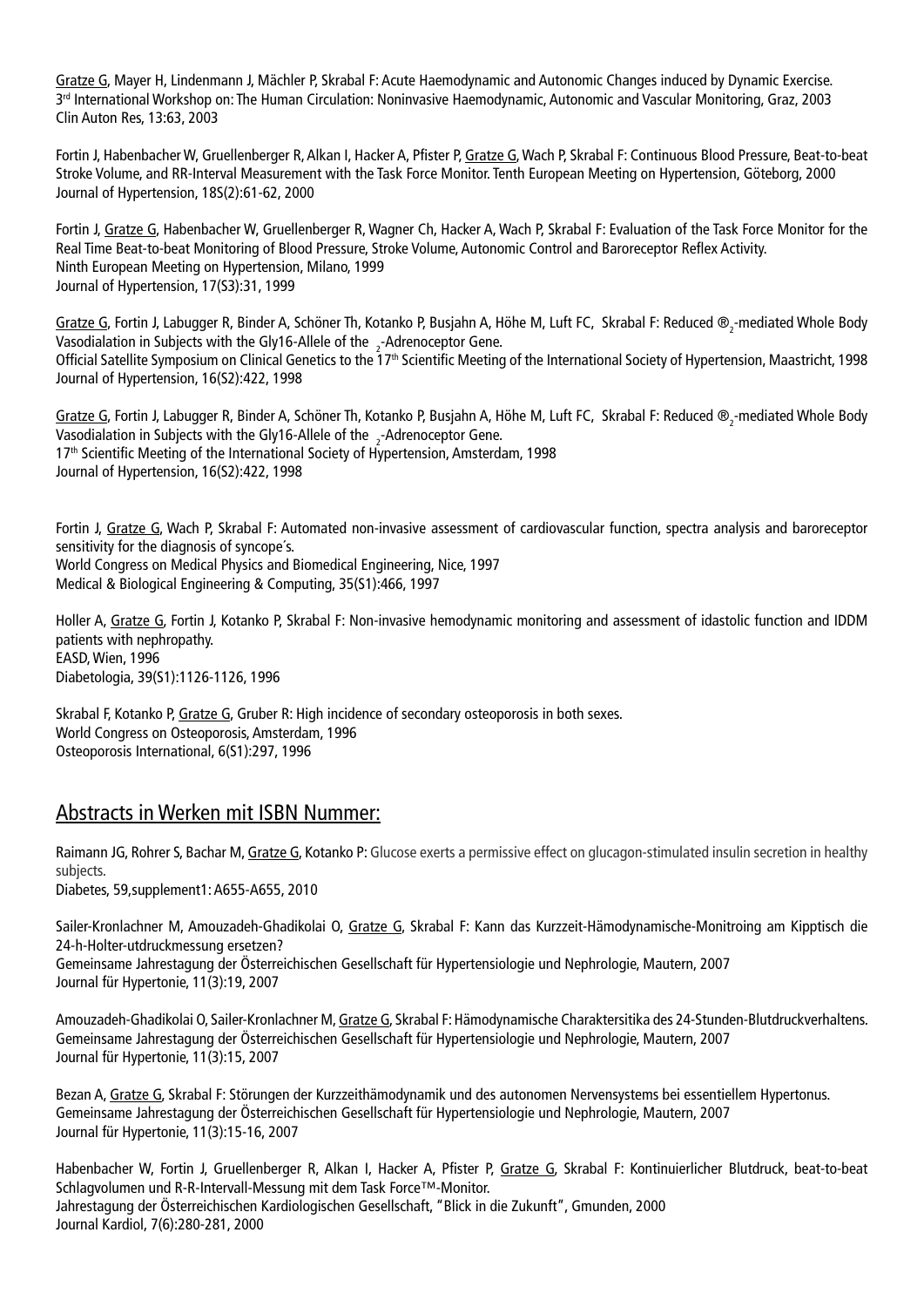Gratze G, Fortin J, Labugger R, Binder A, Kotanko P, Timmermann B, Luft FC, Hoehe MR, Skrabal F: Erhöhter Blutdruck und verringerte Vasodilatation bei Probanden mit dem Gly16-Allel des  $\frac{1}{2}$ -Adrenorezeptors. 6. Jahrestagung der Österreichischen Gesellschaft für Hypertensiologie, St. Veit, 1999 Journal für Hypertonie, 3A:14, 1999

Gratze G: Autonomes Nervensystem und Blutdruckregulation. 6. Jahrestagung der Österreichischen Gesellschaft für Hypertensiologie, St. Veit, 1999 Journal für Hypertonie, 3A:9-10, 1999

Kotanko P, Fortin J, Grasenick K, Gratze G, Wach P, Skrabal F: Nicht-invasives hämodynamisches Monitoring bei Patienten mit Typ I Diabetes mellitus und diabetischer Nephropathie. 23. Jahrestagung der österreichischen Diabetesgesellschaft, Graz, 1995 Diabetes und Stoffwechsel

Gratze G, Grasenik K, Fortin J, Kotanko P, Wach P, Skrabal F: Nicht-invasives "Beat-to-Beat" Echtzeitmonitoring von Schlagvolumen, Blutdruck, Gefäßwiderstand und Barorezeptorreflex: Vorstellung einer Methode und deren Anwendung bei genetischer Hochdruckdisposition. 3. Jahrestagung der Österreichischen Gesellschaft für Hypertensiologie, Salzburg, 1995 Zeitschrift für Hypertensiologie

#### Abstracts in Werken ohne ISBN Nummer:

Skrabal F, Gratze G: Assessment of Autonomic Nervous System Function in Sports and Exercise Medicine. 4th International Workshop on "Non-Invasive, Haemodynamic, Autonomic and Vascular Monitoring", Graz, 2006 Book of abstracts

Lindenmann J, Mayer H, Gratze G, Skrabal F: The haemodynamic consequences of alpha-blockade during passive head up tilt as compared to age matched untreated controls and patients on ace-inhibitors. MEFA, Brünn, 2004 Book of abstracts

Fortin J, Habenbacher W, Gruellenberger R, Alkan I, Wagner C, Hacker A, Pfister P, Gratze G, Wach P, Skrabal F: Kontinuierlicher Blutdruck, beat-to-beat Schlagvolumen und R-R-Intervall-Messung mit dem Task Force-Monitor. Hypertonie 2000, Deutsche Liga zur Bekämpfung des hohen Blutdruckes, Deutsche Hypertonie Gesellschaft; 24. Wissenschaftliche Tagung, Heidelberg, 2000 Book of abstracts

Fortin J, Wagner Ch, Gruellenberger R, Habenbacher W, Hacker A, Nessler B, Skohautil R, Gratze G, Wach P, Skrabal F: The Task Force Monitor - an Online Beat-to-beat Monitor of Cardiovascular and Autonomic Function. Programming Autonomic Function for Action, France, 1999 Book of abstracts

Fortin J, Gruellenberger R, Habenbacher W, Nessler B, Gratze G, Timmermann B, Hoehe MR, Wach P, Skrabal F: Evaluation of the Task Force Monitor - an On-line Beat-to-Beat Monitor of Cardiovascular and Autonomic Function for Hypertension Research in Humans. Deutsche Liga zur Bekämpfung des hohen Blutdruckes, Deutsche Hypertonie Gesellschaft; 23. Wissenschaftliche Tagung, Karlsruhe, 1999 Book of abstracts

Gratze G, Schöner Th, Fortin J, Höhe M, Labugger R, Kotanko P, Luft FC, Skrabal F: Erhöhter Blutdruck und reduzierte Vasodilatation bei Probanden mit dem Gly16-Genotyp des  $2$ -Rezeptors. Jahrestagung der Österreichischen Kardiologischen Gesellschaft, Gmunden, 1998 Book of abstracts

Gratze G, Holler A, Fortin J, Binder A, Kotanko P, Wach P, Skrabal F: Contribution of  $\{,$ -and  $\otimes$ <sub>2</sub>-adrenoceptors to total peripheral resistance in subjects with positive family history of hypertension. 16<sup>th</sup> Scientific Meeting of the International Society of Hypertension, Glasgow, 1996 Book of abstracts

Holler A, Gratze G, Fortin J, Skrabal F: Evaluation of Autonomic Failure by Non-Invasive Real-Time Haemodynamic Monitoring, Power Spectral- and Baroreceptor Reflex Analysis. EASD, Erlangen, 1996 Book of abstracts